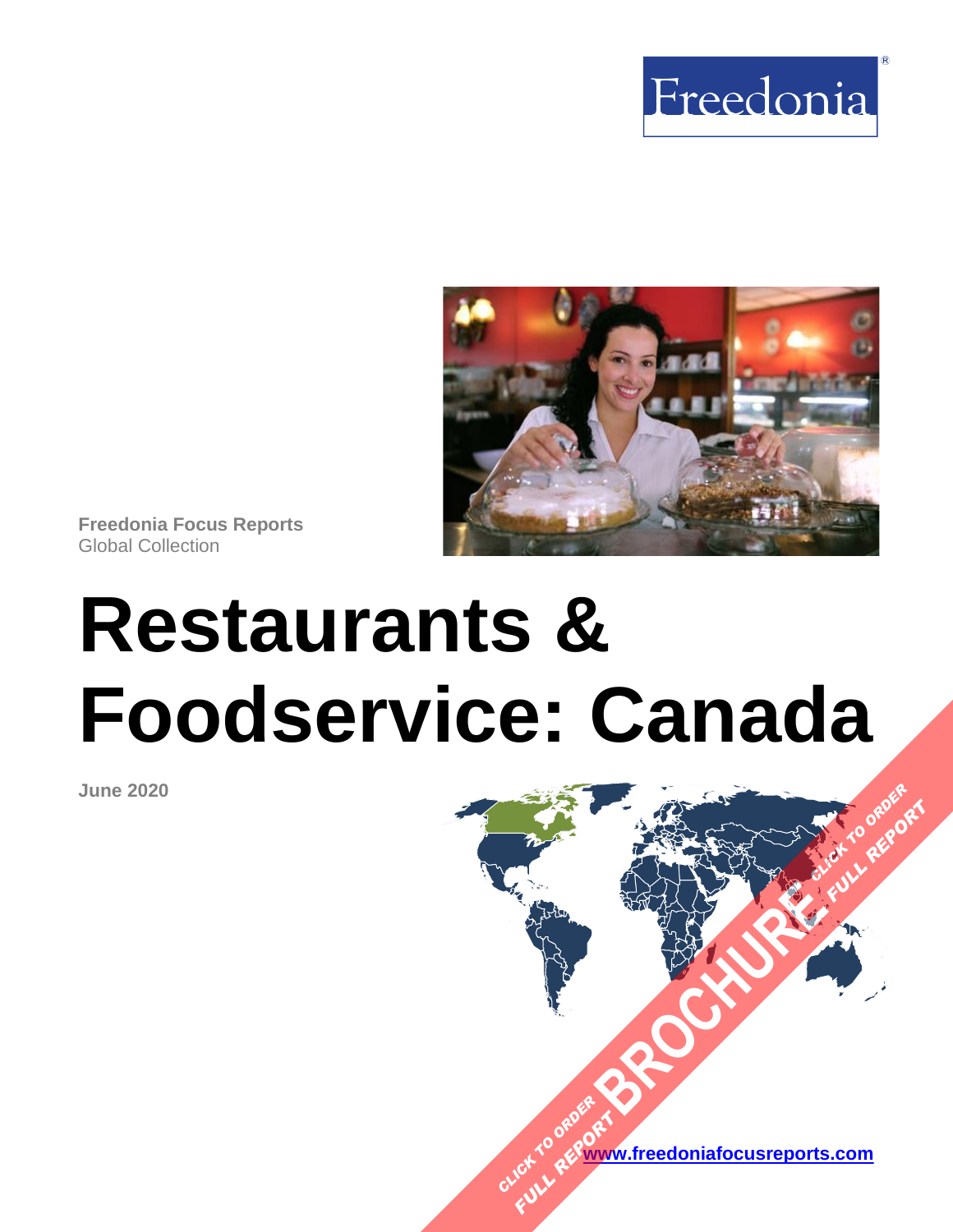# **Table of Contents**

| 1. Highlights                                  | 3              |
|------------------------------------------------|----------------|
| 2. Market Environment                          | 4              |
| <b>Historical Trends</b>                       | 4              |
| Key Economic Indicators                        | 5              |
| Impact of COVID-19 on the Foodservice Industry | 6              |
| <b>Foodservice Industry Trends</b>             | $\overline{7}$ |
| North America Regional Outlook                 | 10             |
| 3. Segmentation & Forecasts                    | 12             |
| Providers                                      | 12             |
| <b>Full-Service Restaurants</b>                | 14             |
| Quick-Service & Fast Casual Restaurants        | 15             |
| <b>Other Eating &amp; Drinking Places</b>      | 16             |
| <b>Other Foodservice Establishments</b>        | 17             |
| 4. Industry Structure                          | 18             |
| <b>Industry Characteristics</b>                | 18             |
| <b>Leading Chains</b>                          | 19             |
| Doctor's Associates (Subway)                   | 20             |
| <b>MTY Food Group</b>                          | 21             |
| <b>Restaurant Brands International</b>         | 22             |
| 5. About This Report                           | 23             |
| Scope                                          | 23             |
| Sources                                        | 23             |
| <b>Industry Codes</b>                          | 24             |
| Freedonia Methodology                          | 24             |
| <b>Resources</b>                               | 26             |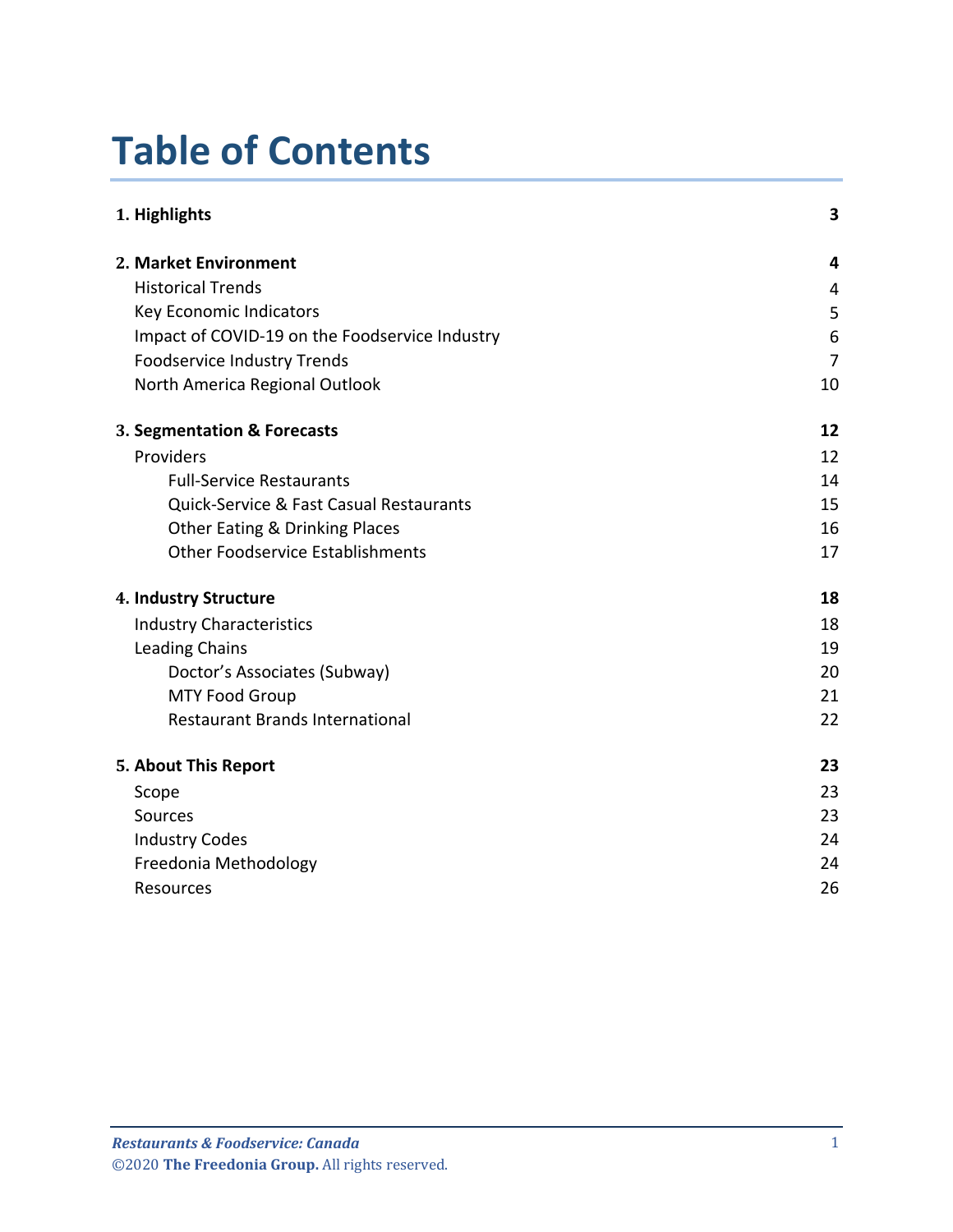# **List of Tables & Figures**

| Figure 1   Canada: Key Trends in the Restaurants & Foodservice Market, 2019 - 2024 | 3  |
|------------------------------------------------------------------------------------|----|
| Figure 2   Canada: Restaurants & Foodservice Revenue Trends, 2009 - 2019           | 4  |
| Table 1   Canada: Key Indicators for Restaurants & Foodservice Revenues, 2009 -    |    |
| 2024 (2018US\$ bil)                                                                | 5  |
| Figure 3   North America: Restaurants & Foodservice Revenues by Country, 2019 (%)  | 10 |
| Figure 4   Canada: Restaurants & Foodservice Revenues by Provider, 2009 - 2024     |    |
| $(US5)$ bil)                                                                       | 12 |
| Table 2   Canada: Restaurants & Foodservice Revenues by Provider, 2009 - 2024      |    |
| (US <sub>5</sub> bil)                                                              | 12 |
| Figure 5   Canada: Restaurants & Foodservice Revenues by Provider, 2009 - 2024 (%) | 13 |
| Table 3   Canada: Selected Participants in the Restaurants & Foodservice Market    | 20 |
| Table 4   NAICS & SIC Codes Related to Restaurants & Foodservice                   | 24 |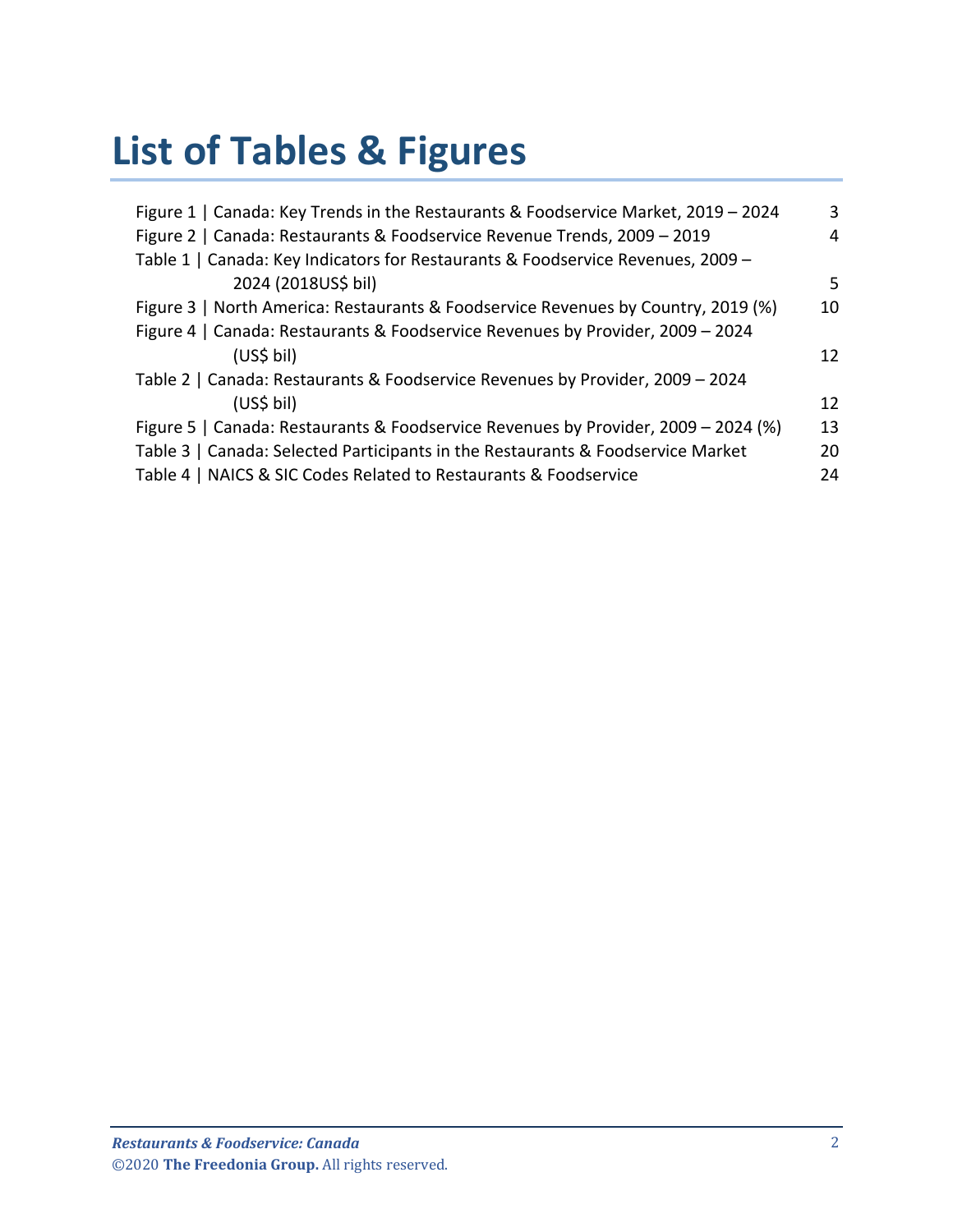# <span id="page-3-1"></span><span id="page-3-0"></span>**Scope**

This report forecasts to 2024 restaurant and foodservice revenues in nominal US dollars in Canada. Total revenues are segmented by type in terms of:

- full-service restaurants
- quick-service and fast casual restaurants
- other eating and drinking places such as bakeries, bars/pubs, and coffee shops
- other foodservice establishments such as catering services, hotel foodservice, and retail, sports venue, and theater concessions

To illustrate historical trends, total revenues are provided in annual series from 2009 to 2019; the various segments are reported at five-year intervals for 2009, 2014, and 2019.

For any given historical year, US dollar amounts are obtained from values expressed in the applicable local currency. These local currency values are converted to US dollars at the average annual exchange rate for that year. For forecast years, the US dollar amounts assume the same annual exchange rate as that prevailing in 2019.

Key macroeconomic indicators are also provided with quantified trends. Other various topics, including profiles of pertinent leading suppliers, are covered in this report. A full outline of report items by page is available in the Table of Contents.

# <span id="page-3-2"></span>**Sources**

*Restaurants & Foodservice: Canada* (FA95019) is based on *[Global Foodservice,](http://www.freedoniagroup.com/DocumentDetails.aspx?ReferrerId=FL-FOCUS&studyid=3817)* a comprehensive industry study published by The Freedonia Group. Reported findings represent the synthesis and analysis of data from various primary, secondary, macroeconomic, and demographic sources, such as:

- firms participating in the industry, and their suppliers and customers
- government/public agencies
- intergovernmental and non-governmental organizations
- trade associations and their publications
- the business and trade press
- indicator forecasts by The Freedonia Group
- the findings of other reports and studies by The Freedonia Group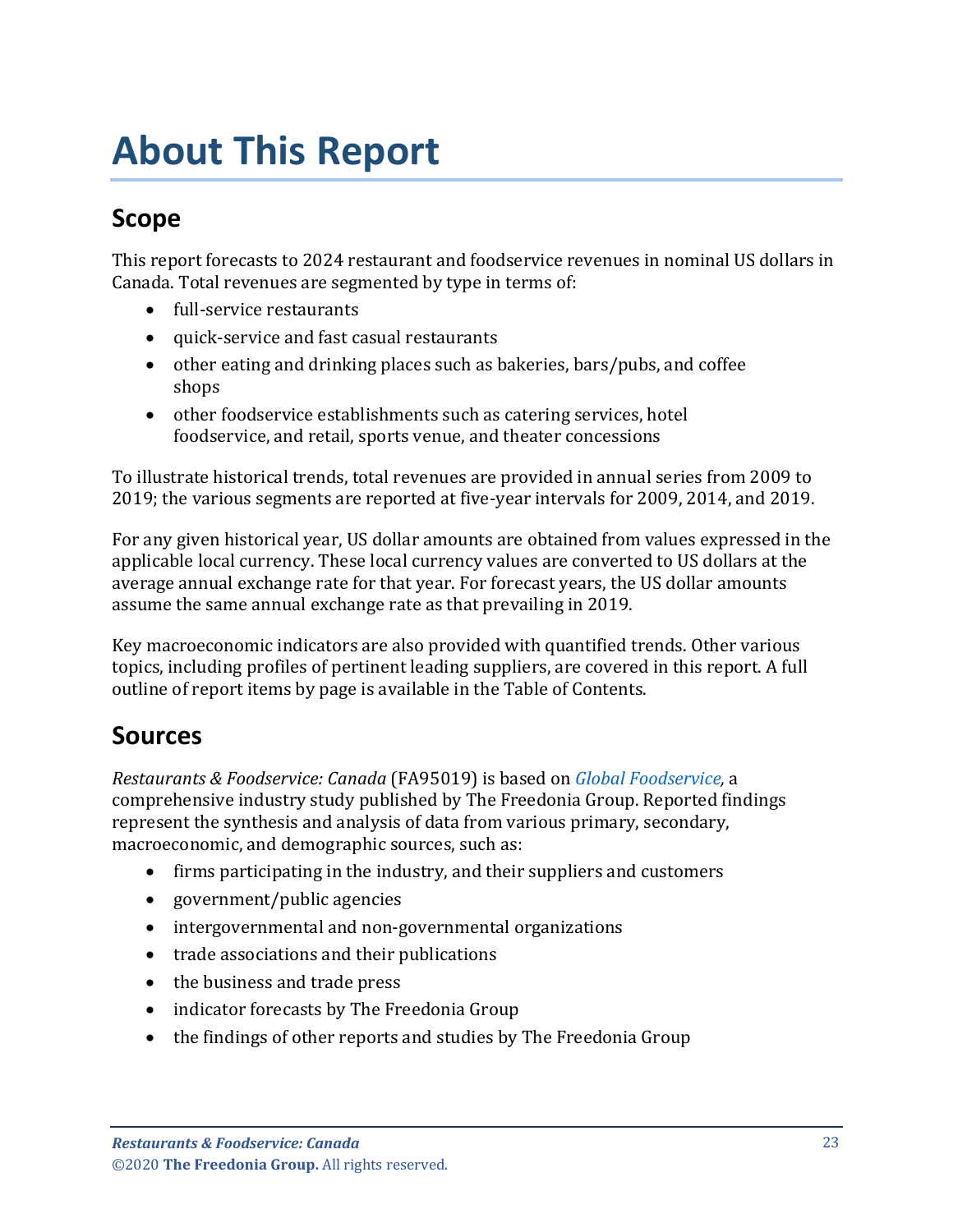Specific sources and additional resources are listed in the Resources section of this publication for reference and to facilitate further research.

### <span id="page-4-0"></span>**Industry Codes**

<span id="page-4-2"></span>

| Table 4   NAICS & SIC Codes Related to Restaurants & Foodservice |                                                      |            |                                           |  |  |  |
|------------------------------------------------------------------|------------------------------------------------------|------------|-------------------------------------------|--|--|--|
| <b>NAICS/SCIAN 2017</b>                                          | <b>North American Industry Classification System</b> | <b>SIC</b> | <b>Standard Industrial Classification</b> |  |  |  |
|                                                                  |                                                      |            |                                           |  |  |  |
| 311991                                                           | Perishable Prepared Food Manufacturing               | 5812       | <b>Eating Places</b>                      |  |  |  |
| 722310                                                           | <b>Food Service Contractors</b>                      | 5813       | <b>Drinking Places</b>                    |  |  |  |
| 722320                                                           | Caterers                                             |            |                                           |  |  |  |
| 722330                                                           | Mobile Food Services                                 |            |                                           |  |  |  |
| 722511                                                           | <b>Full-Service Restaurants</b>                      |            |                                           |  |  |  |
| 722513                                                           | Limited-Service Restaurants                          |            |                                           |  |  |  |

Source: US Census Bureau

## <span id="page-4-1"></span>**Freedonia Methodology**

The Freedonia Group, a subsidiary of MarketResearch.com, has been in business for more than 30 years and in that time has developed a comprehensive approach to data analysis that takes into account the variety of industries covered and the evolving needs of our customers.

Every industry presents different challenges in market sizing and forecasting, and this requires flexibility in methodology and approach. Freedonia methodology integrates a variety of quantitative and qualitative techniques to present the best overall picture of a market's current position as well as its future outlook: When published data are available, we make sure they are correct and representative of reality. We understand that published data often have flaws either in scope or quality, and adjustments are made accordingly. Where no data are available, we use various methodologies to develop market sizing (both top-down and bottom-up) and then triangulate those results to come up with the most accurate data series possible. Regardless of approach, we also talk to industry participants to verify both historical perspective and future growth opportunities.

Methods used in the preparation of Freedonia market research include, but are not limited to, the following activities: comprehensive data mining and evaluation, primary research, consensus forecasting and analysis, ratio analysis using key indicators, regression analysis, end use growth indices and intensity factors, purchase power parity adjustments for global data, consumer and end user surveys, market share and corporate sales analysis, product lifespan analysis, product or market life cycle analysis, graphical data modeling, long-term historical trend analysis, bottom-up and top-down demand modeling, and comparative market size ranking.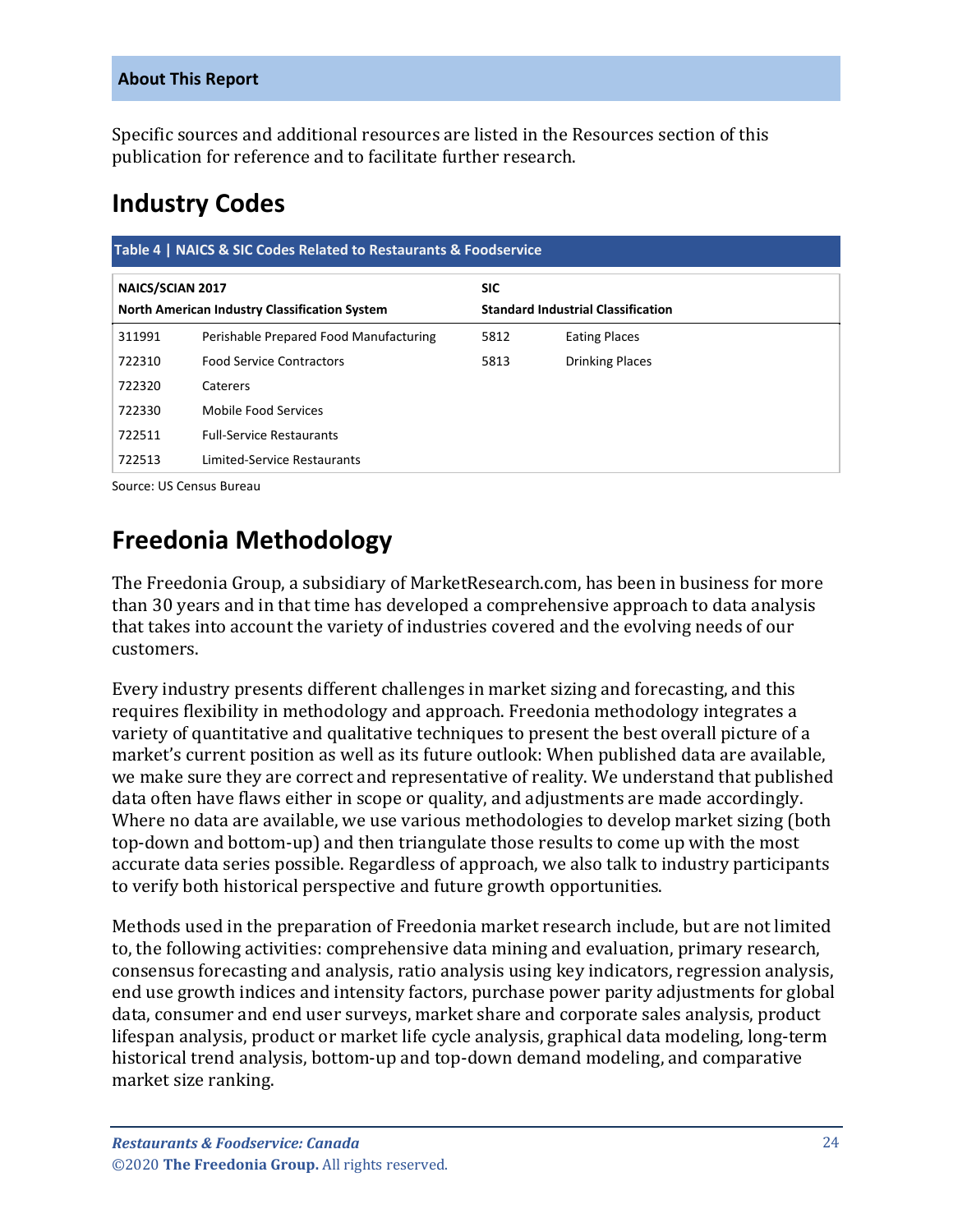Freedonia quantifies trends in various measures of growth and volatility. Growth (or decline) expressed as an average annual growth rate (AAGR) is the least squares growth rate, which takes into account all available datapoints over a period. The volatility of datapoints around a least squares growth trend over time is expressed via the coefficient of determination, or  $r^2$ . The most stable data series relative to the trend carries an  $r^2$  value of 1.0; the most volatile – 0.0. Growth calculated as a compound annual growth rate (CAGR) employs, by definition, only the first and last datapoints over a period. The CAGR is used to describe forecast growth, defined as the expected trend beginning in the base year and ending in the forecast year. Readers are encouraged to consider historical volatility when assessing particular annual values along the forecast trend, including in the forecast year.

### **Copyright & Licensing**

The full report is protected by copyright laws of the United States of America and international treaties. The entire contents of the publication are copyrighted by The Freedonia Group.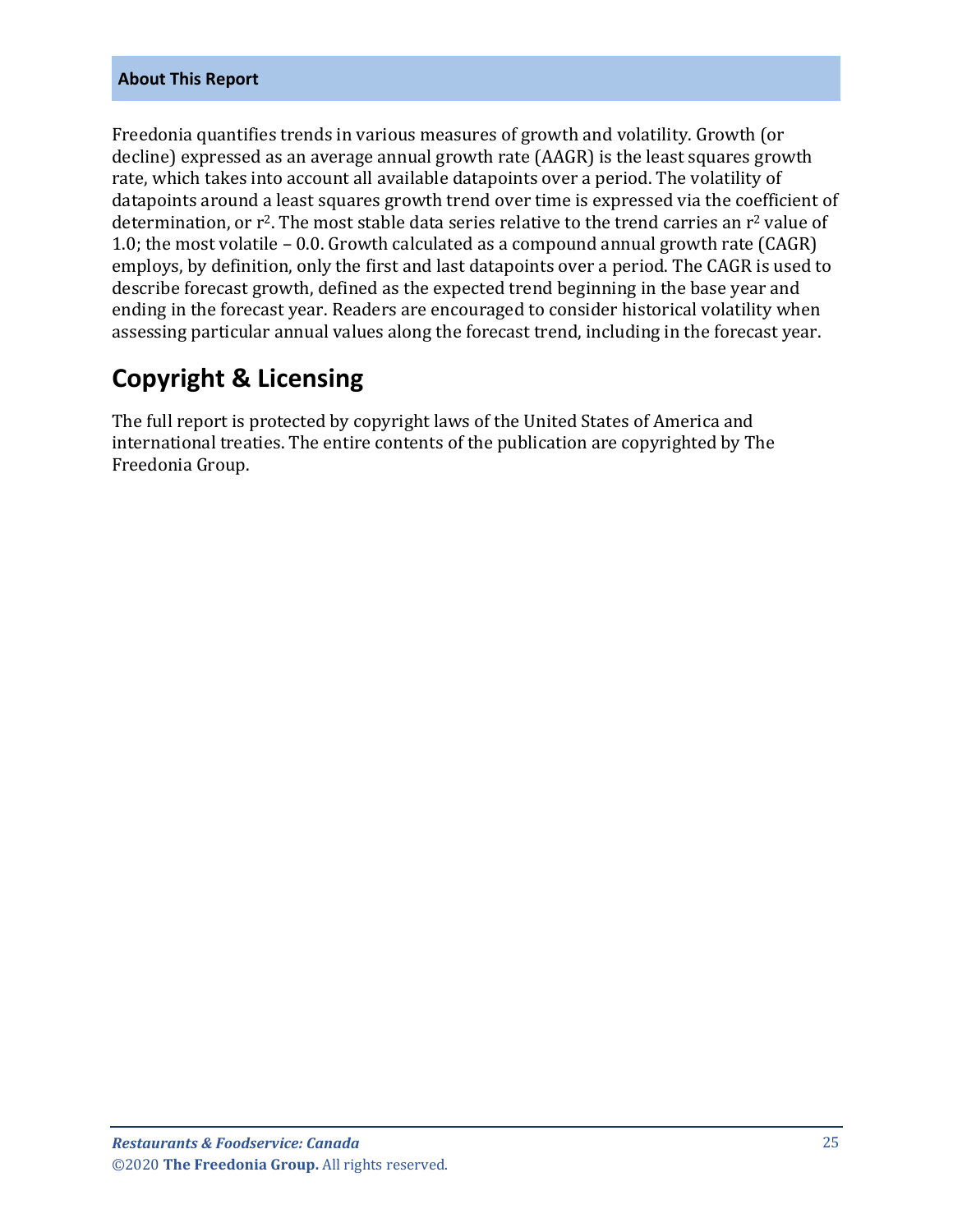### <span id="page-6-0"></span>**Resources**

#### **The Freedonia Group**

 *[Global Foodservice](http://www.freedoniagroup.com/DocumentDetails.aspx?ReferrerId=FL-FOCUS&studyid=3817)* **[Freedonia Industry Studies](http://www.freedoniagroup.com/Home.aspx?ReferrerId=FL-Focus)**  *[Converted Flexible Packaging](https://www.freedoniagroup.com/DocumentDetails.aspx?ReferrerId=FL-FOCUS&StudyID=3731) [Food & Beverage Packaging Innovation](https://www.freedoniagroup.com/DocumentDetails.aspx?ReferrerId=FL-FOCUS&StudyID=3736) [Food Containers in the US](http://www.freedoniagroup.com/DocumentDetails.aspx?ReferrerId=FL-FOCUS&studyid=3609) [Food Safety Products in the US](http://www.freedoniagroup.com/DocumentDetails.aspx?ReferrerId=FL-FOCUS&studyid=3613) [Foodservice Single-Use Products](https://www.freedoniagroup.com/DocumentDetails.aspx?ReferrerId=FL-FOCUS&StudyId=3774) [Global Cups & Lids](https://www.freedoniagroup.com/DocumentDetails.aspx?ReferrerId=FL-FOCUS&StudyID=3656) Global Disposable Masks [& Respirators: COVID-19 Impact Analysis](http://www.freedoniagroup.com/DocumentDetails.aspx?ReferrerId=FL-FOCUS&studyid=3862) [Global Disposable Medical Gloves: COVID-19 Impact Analysis](http://www.freedoniagroup.com/DocumentDetails.aspx?ReferrerId=FL-FOCUS&studyid=3861) [Global E-Commerce](http://www.freedoniagroup.com/DocumentDetails.aspx?ReferrerId=FL-FOCUS&studyid=3724) [Global Food Processing Machinery](http://www.freedoniagroup.com/DocumentDetails.aspx?ReferrerId=FL-FOCUS&studyid=3809) [Global Foodservice Single-Use Products](http://www.freedoniagroup.com/DocumentDetails.aspx?ReferrerId=FL-FOCUS&studyid=3829) [Global Single-Use Plastic Packaging Regulations](http://www.freedoniagroup.com/DocumentDetails.aspx?ReferrerId=FL-FOCUS&studyid=3812) [Meat, Poultry, & Seafood Packaging](http://www.freedoniagroup.com/DocumentDetails.aspx?ReferrerId=FL-FOCUS&studyid=3787) [Molded Pulp Packaging](http://www.freedoniagroup.com/DocumentDetails.aspx?ReferrerId=FL-FOCUS&studyid=3822) [Retail Bags](https://www.freedoniagroup.com/DocumentDetails.aspx?ReferrerId=FL-FOCUS&StudyID=3786) [Wipes](https://www.freedoniagroup.com/DocumentDetails.aspx?ReferrerId=FL-FOCUS&StudyID=3722)*

#### **[Freedonia Focus Reports](https://www.freedoniafocusreports.com/redirect.asp?progid=89534&url=/)**

 *[Beverages: United States](https://www.freedoniafocusreports.com/Beverages-United-States-FF10023/?progid=89534) [Commercial Refrigeration Equipment: Canada](https://www.freedoniafocusreports.com/Commercial-Refrigeration-Equipment-Canada-FA75012/?progid=89534) [COVID-19 Market Impact Analysis](https://www.freedoniafocusreports.com/COVID-19-Market-Impact-Analysis-FW95079/?progid=89534) [E-Commerce: Canada](https://www.freedoniafocusreports.com/E-Commerce-Canada-FA90043/?progid=89534) [Fast Food: United States](https://www.freedoniafocusreports.com/Fast-Food-United-States-FF95072/?progid=89534) [Food Processing Machinery: Canada](https://www.freedoniafocusreports.com/Food-Processing-Machinery-Canada-FA75029/?progid=89534) [Global Demographics](https://www.freedoniafocusreports.com/Global-Demographics-FW95050/?progid=89534) [Global Food E-Commerce](https://www.freedoniafocusreports.com/Global-Food-E-Commerce-FW10063/?progid=89534) [Housing:](https://www.freedoniafocusreports.com/Housing-Canada-FA60024/?progid=89534) Canada [Lodging Services: United States](https://www.freedoniafocusreports.com/Lodging-Services-United-States-FF95045/?progid=89534) [Plastic Foams: United States](https://www.freedoniafocusreports.com/Plastic-Foams-United-States-FF55013/?progid=89534) [Processed Food: United States](https://www.freedoniafocusreports.com/Processed-Food-United-States-FF10024/?progid=89534) [Restaurants & Foodservice: United States](https://www.freedoniafocusreports.com/Restaurants-Foodservice-United-States-FF95019/?progid=89534) [Soft Drinks: United States](https://www.freedoniafocusreports.com/Soft-Drinks-United-States-FF10018/?progid=89534)* **[Freedonia Custom Research](http://www.freedoniagroup.com/CustomResearch.aspx?ReferrerId=FL-Focus)**